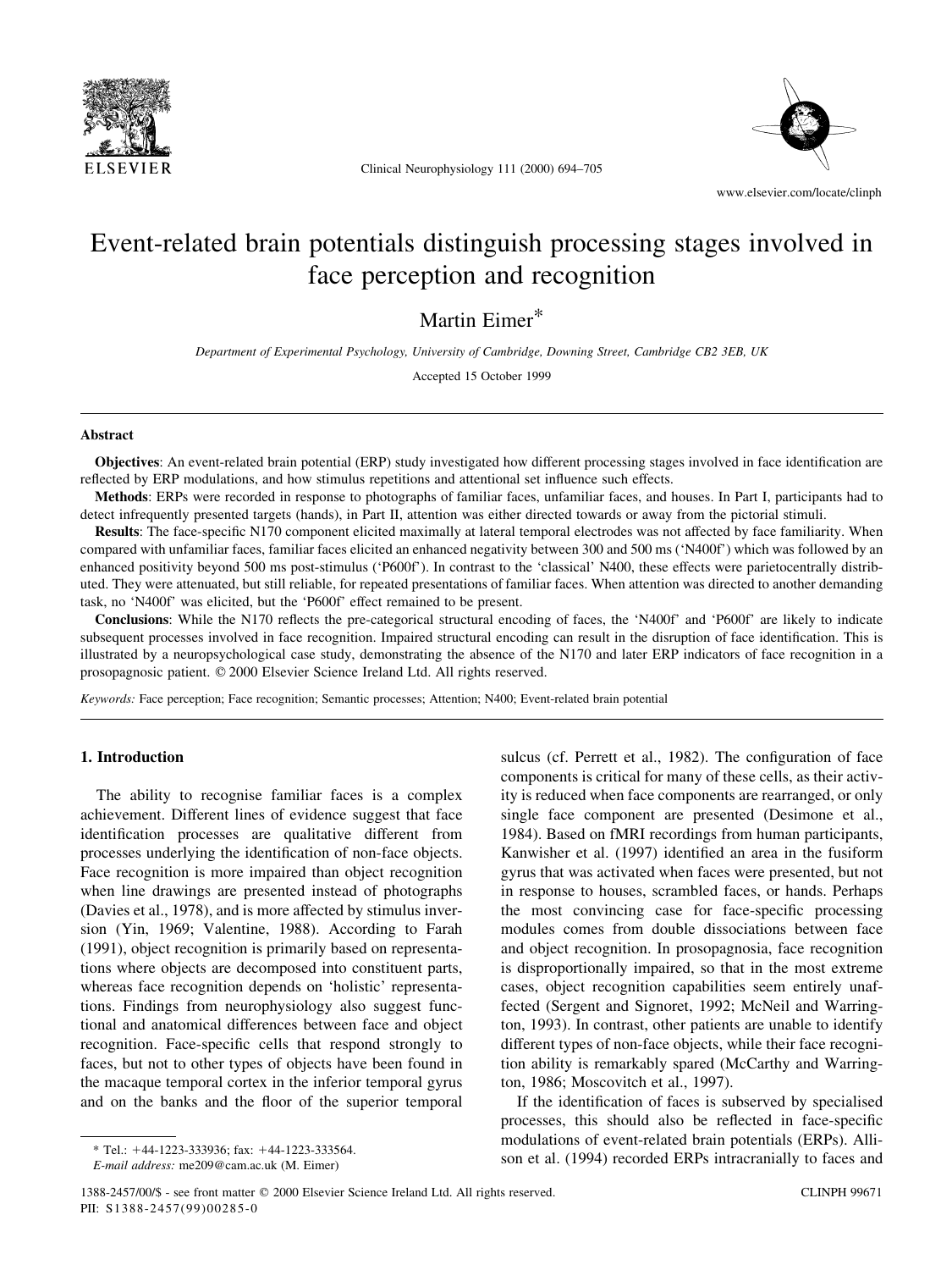non-face stimuli and found a face-specific negative potential with a latency of about 200 ms in the left and right fusiform and inferior temporal gyri. Electrical stimulation of these areas resulted in a temporary inability to name familiar faces. In a study by Bötzel et al. (1995), faces elicited a midline positivity and an increased negativity at lateral temporal electrodes (T5, T6) around 160 ms after stimulus presentation (see also George et al., 1996; Eimer, 1998, 2000, for similar results). Bentin et al. (1996) found that faces elicited a negative potential with a latency of 170 ms (N170) at lateral posterior temporal sites and a frontocentral positivity of slightly longer latency. No N170 was triggered by cars, hands, furniture, or by scrambled faces.

While these ERP results support the idea that the processing of face stimuli is based on specialised brain mechanisms, it is not clear which processing stages are reflected by these effects. In their influential model of face recognition, Bruce and Young (1986) distinguish between a perceptual structural encoding stage, where individual face features and their spatial configuration are analysed, and a subsequent recognition stage, where structural representations are compared with stored face representations (face recognition units). When these units are sufficiently activated due to their match with a structural representation, person identity nodes in semantic memory can be accessed, resulting in face identification.

Bentin et al.  $(1996)$  obtained the face-specific N170 components not only to intact upright faces, but also to inverted faces or isolated eyes (but see Eimer (1998)), and argued that the  $N170$  is likely to reflect face-specific structural encoding processes prior to processing stages involved in face identification. Additional evidence for a link between the N170 and structural encoding of faces comes from a recent study by Eimer and McCarthy (1999), who recorded ERPs to face and non-face stimuli from a severely prosopagnosic patient (see Bentin et al. (1999), for a similar case). Patient PHD has a prosopagnosia affecting both levels of the face recognition system. He is impaired in the structural and perceptual analysis of faces and is also impaired in recognising and identifying familiar faces. He shows substantial prosopagnosic deficits in everyday life as well as in neuropsychological tests (see Eimer and McCarthy (1999), for details). He often fails to recognise highly familiar faces including those of his mother and partner, and needs contextual cues like the sound of a voice or the style of clothes to recognise people. In contrast, his identi fication of fragmented letters, of objects photographed from unusual views, schematic objects, or cars was found to be within the normal range. In this patient, the N170 component was entirely absent, reflecting the fact that his selective impairment in face recognition is at least in part caused by deficits in structural encoding processes.

If the N170 was elicited prior to the contact of structural representations of faces with semantic memory, this component should not be affected by the familiarity of a face. ERP modulations sensitive to face familiarity, reflecting electrophysiological correlates of face identification processes, may however be present at longer latencies. Several previous ERP studies have employed familiar faces as stimuli, but were primarily interested in effects of immediate stimulus repetitions (Barrett et al., 1988; Barrett and Rugg, 1989; Bentin and McCarthy, 1994; Begleiter et al., 1995). Barrett et al. (1988) found an enlarged N400 component when a familiar face did not match the identity of its predecessor. In the Bentin and McCarthy (1994) study, the N400 elicited by immediate repetitions of familiar and unfamiliar faces was reduced in amplitude relative to the first presentation of these stimuli. Only one very recent study directly investigated ERP correlates of face recognition. Bentin and Deouell (2000) found an enhanced negativity for familiar relative to unfamiliar faces in the N400 time range which they tentatively interpreted as indicating the activity of face recognition and identification mechanisms. Notably, no effect of familiarity on the N170 component was found in this study, which led Bentin and Deouell  $(2000)$  to conclude that this component reflects perceptual stages of structural analysis that are not influenced by face identification processes. The aim of the present study was to provide further insight into which processing stages are reflected by ERP modulations sensitive to faces, when and how face identification processes affect ERP waveforms, and whether stimulus repetitions and attentional factors influence ERP effects related to the familiarity of face stimuli. ERPs were recorded to familiar faces, unfamiliar faces, and non-faces (houses). To determine whether participants were able to successfully identify the faces declared as familiar, a familiar face/unfamiliar face discrimination block was run at the end of the experiment.

In Part I, photographs of familiar faces, unfamiliar faces, and houses were presented in random order, and participants had to respond to infrequently presented target stimuli (hands). ERPs elicited by familiar and unfamiliar faces and by non-faces were compared to find out if and how face-specific ERP modulations are affected by face familiarity. More specifically, it was studied whether familiarity would have no influence on the N170 component (as suggested by Bentin and Deouell (2000)), but would affect later parts of the ERP waveforms. Familiar and unfamiliar faces were presented repeatedly (immediate stimulus repetitions were not allowed), and separate averages were computed for the first and subsequent presentations of individual stimuli to find out whether ERP modulations related to familiarity are influenced by stimulus repetitions. If these ERP effects reflected semantic memory processes involved in the identification of familiar faces, these processes may be qualitatively different for the first and repeated presentations. Access to semantic memory and identification may be faster for previously encountered (primed) than for unprimed familiar faces (see Bentin and McCarthy (1994) for a discussion of ERP effects of stimulus repetitions related to semantic processing), and this may be reflected in ERP familiarity effects of shorter latency, smaller ampli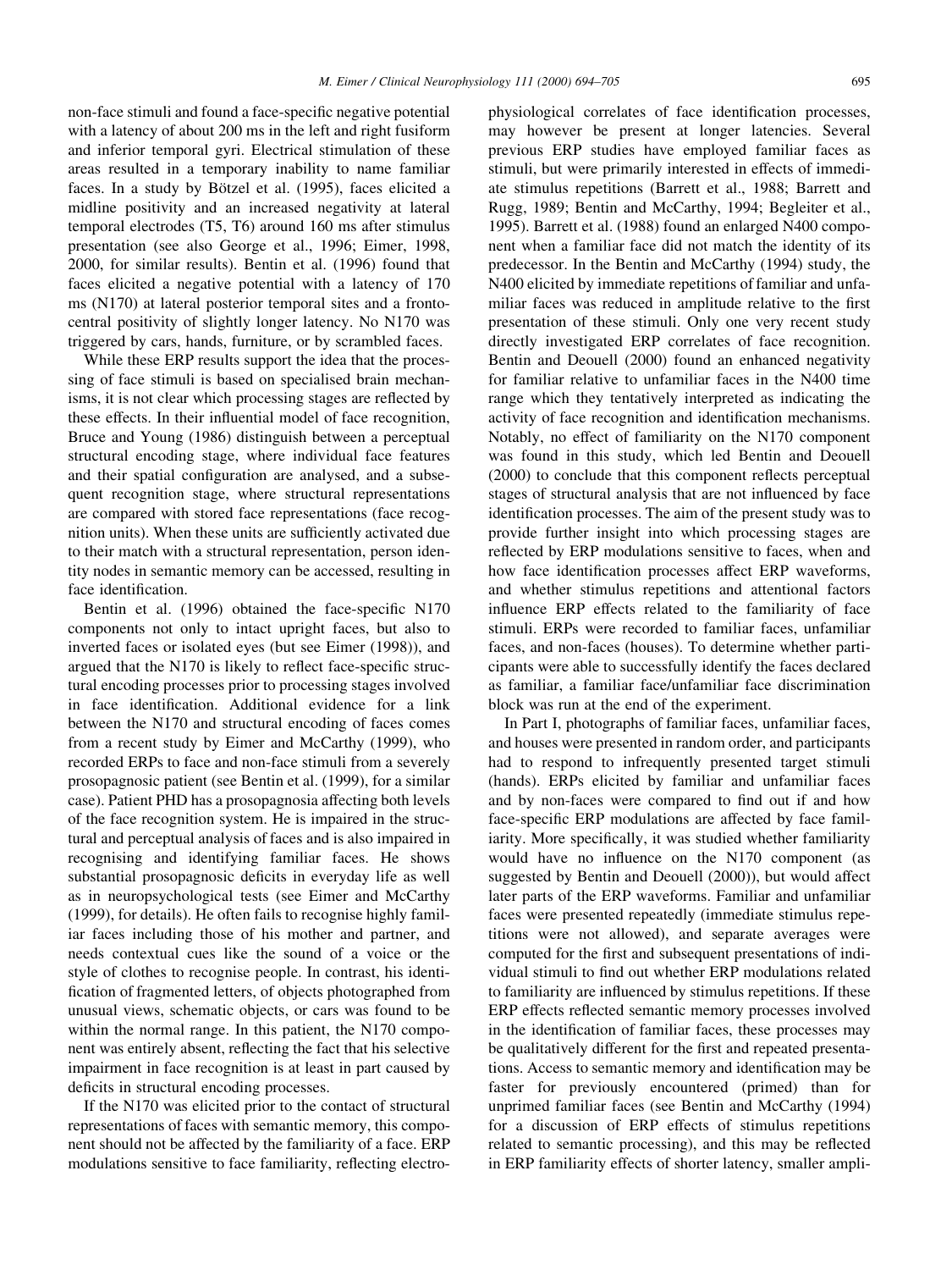tude, or even in the complete absence of such effects for repeated presentations of familiar faces.

In addition, Part I of the present experiment and the subsequent familiar face/unfamiliar face discrimination test was also delivered to the prosopagnosic patient PHD described by Eimer and McCarthy (1999). In their study, the absence of a face-specific N170 component for this patient was interpreted as evidence for impaired structural encoding processes. If structural encoding is impaired, subsequent face identification should also be disrupted due to the insufficient quality of structural representations. In this case, the absence of the N170 should be accompanied by the absence of any ERP familiarity effects in patient PHD.

Part II of the present study investigated whether ERP effects of face familiarity are affected by attentional factors. If face identification processes required focal attention, ERP familiarity effects should be attenuated or absent when a task demands attention to be engaged elsewhere. If such processes were triggered automatically whenever a familiar face is encountered on the visual field, familiarity effects on ERP waveforms should be present regardless of variations in attentional demands. To investigate this issue, photographs of familiar faces, unfamiliar faces, and houses were presented in Part II simultaneously with superimposed alphanumerical character strings. In the `Detect Repetitions' condition, participants had to direct their attention to the pictorial stimuli in order to detect immediate repetitions of these stimuli. In the `Detect Digits' condition, they had to ignore these photographs and to attend to the demanding task of detecting the presence of a digit within the character string. If face identification processes as reflected by ERP familiarity effects required focal attention, these effects should be present in the `Detect Repetitions' condition, but not in the 'Detect Digits' condition. If they reflected a largely automatic response to face familiarity, similar familiarity effects should be elicited in both task conditions.

#### 2. Subjects and methods

#### 2.1. Participants

Twenty-six paid volunteers participated in the experiment. Two of them were excluded because their error rate exceeded 25% in the familiar-unfamiliar discrimination task delivered at the end of the experiment, so that 24 participants (13 female), aged 18–44 years (mean age: 27 years) remained in the sample. Twenty participants were righthanded, 4 were left-handed, and all had normal or corrected-to-normal vision.

Part I of the present experiment plus the subsequent familiar face/unfamiliar face discrimination task was also delivered to patient PHD. PHD is a 39-year-old left-handed man who sustained a closed head injury in a road traffic accident in 1977 and has significant cognitive deficits including prosopagnosia. On examination no sensory or motor deficits were noted; his visual fields were full. MRI scanning showed moderate diffuse damage with an area of more focal injury in the left temporo-parietal region (see Eimer and McCarthy (1999) for neuropsychological details).

#### 2.2. Stimuli and apparatus

Participants were seated in a dimly lit sound attenuated cabin, with response buttons under their left and right hands. A computer screen was placed 110 cm in front of the participant's eyes. The stimuli were photographs of familiar and unfamiliar faces, houses, and hands that were digitally scanned, processed by graphics software, and presented on a computer monitor in front of a white background. The familiar faces were photographs of well-known politicians, movie stars, musicians, and other celebrities. They were chosen out of a larger sample on the basis of the results of a pilot study where those face stimuli were most likely to be correctly identified. Fifty images of familiar faces, 50 images of unfamiliar faces and 32 images of houses were used in both experimental parts. In Part I, 4 images of leftpointing hands and 4 images of right-pointing hands were also presented. All face images showed a frontal view, with eyes positioned in the middle of the image. Face and house stimuli occupied a visual angle of approximately  $4.5 \times 4^{\circ}$ , and hand stimuli occupied a visual angle of about  $5.5 \times 4^{\circ}$ . All stimuli were presented for 300 ms at the centre of the screen, and successive stimulus presentations were separated by intertrial intervals of 1200 ms. In Part II, face and house stimuli were presented together with a 5-item string of red alphanumeric characters, centred at fixation, and occupying a visual angle of about  $2.5 \times 0.5^{\circ}$ .

#### 2.3. Procedure

The experiment consisted of two successively delivered parts. Participants were instructed to respond as quickly and accurately as possible to the respective target stimuli, to withhold responses to all other stimuli, and to maintain central eye fixation during the trials. Part I consisted of 936 trials, where familiar and unfamiliar faces, houses, and hands were presented in random order, except that immediate stimulus repetitions were not allowed. After every 104 trials, a brief rest period was included, and participants could initiate the next run of trials by pressing the right button. Familiar and unfamiliar faces and houses were presented in 300 trials each, and houses were presented in 192 trials. Fifty different familiar faces, 50 unfamiliar faces and 32 houses were used, so that each individual face and house stimulus was presented on average 6 times. In 144 trials, left-pointing and right-pointing hands were presented with equal probability. Participants were instructed to respond with a left button press to hand stimuli pointing to the right side, and with a right button press to hands pointing to the left. Prior to the start of Part I, a brief training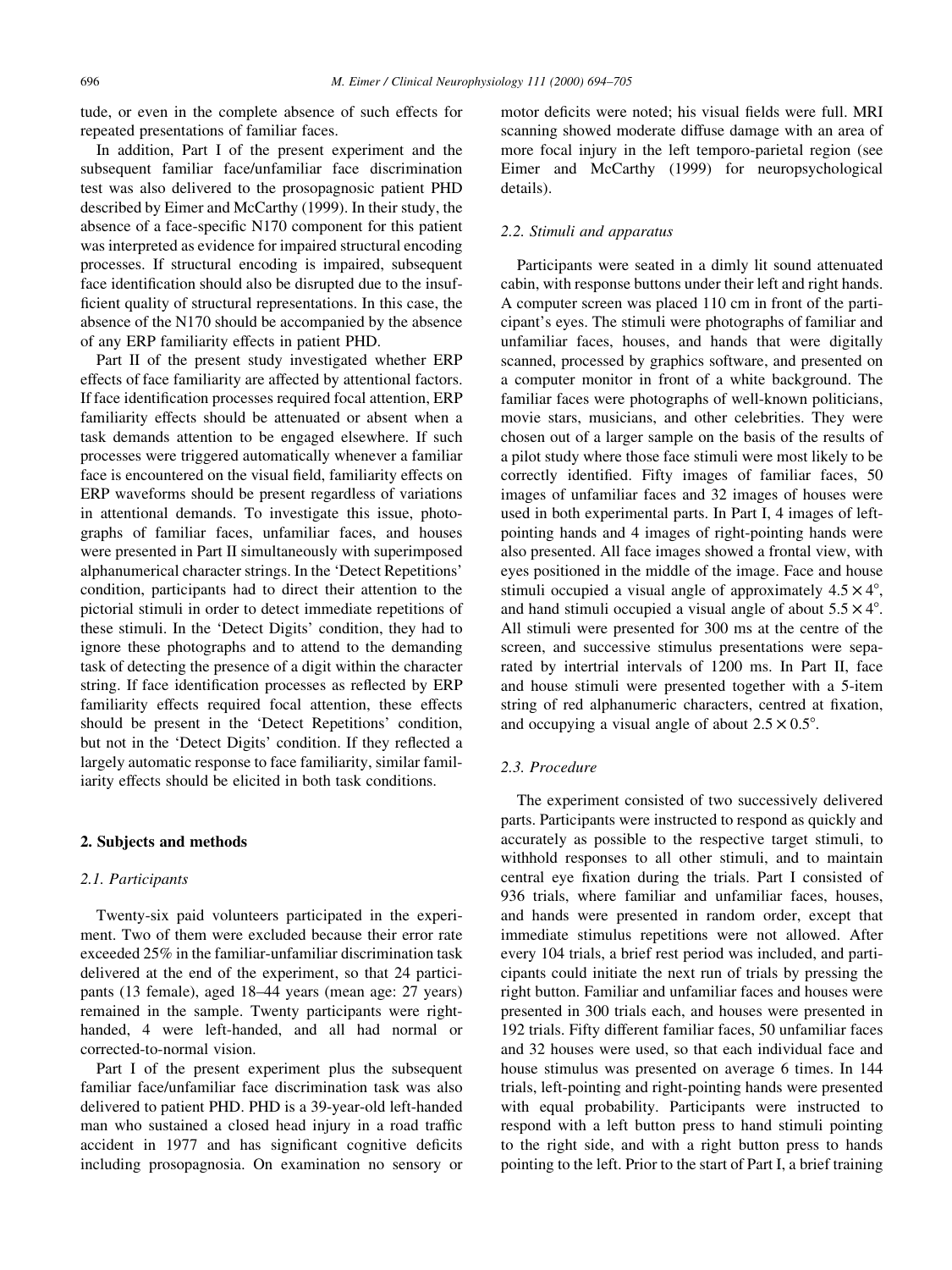block was delivered, where different face and house photographs were employed.

Part II consisted of 6 blocks with 108 trials each. Presentation conditions were similar to Part I, except that no hands were presented, and each photograph was presented simultaneously with an alphanumeric string superimposed on the centre of the image. In 3 blocks (`Detect Digits'), the participants' task was to respond with a left-hand button press whenever they detected a digit within this string. In 18 trials per block, one digit was presented together with 4 letters, and appeared equiprobably in one of the 5 serial positions within the string. These target strings were presented equally often in front of familiar faces, unfamiliar faces, and houses. In the remaining 90 non-target trials, the strings consisted exclusively of letters, and familiar faces, unfamiliar faces, and houses were presented with equal probability. Immediate stimulus repetitions were not allowed. In the other 3 blocks (`Detect Repetitions'), all images were presented together with a 5-item letter sequence, and participants' task was to respond with a left-hand button press whenever the image presented in the previous trial was immediately repeated. Repetitions occurred in 18 trials per block, and were equiprobable for familiar faces, unfamiliar faces, and houses. In the remaining 90 non-target trials per block, non-repeated familiar faces, unfamiliar faces, and houses were presented with equal probability. The 3 Detect Digits and Detect Repetition blocks were delivered in randomised order. Participants received a brief training block for each of the two task conditions prior to the start of Part II.

At the end of the experiment, a familiar face/unfamiliar face discrimination task was delivered where all 100 familiar and unfamiliar face stimuli employed before were presented in random order. Participants had to judge the familiarity of each face by classifying the images into one of 4 categories: (1) Definitely familiar face (name and profession known); (2) familiar face (name not known); (3) unfamiliar face (although vague feeling of familiarity); (4) definitely unfamiliar face. Categories  $1$  to  $4$  were mapped to button press responses with the left middle and index finger, and right index and middle finger, respectively. Each face stimulus remained on the screen until a classification response was made.

#### 2.4. Recording and data analysis

EEG was recorded with Ag-AgCl electrodes from Fpz, Fz, Cz, Pz, T5, O1, T6, and O2 (according to the  $10-20$ system). EEG was measured relative to a reference electrode positioned on the tip of the nose. Electrode impedance was kept below 5 k $\Omega$ . The amplifier bandpass was 0.10–40 Hz. EEG and EOG were sampled with a digitisation rate of 200 Hz, and stored on disk. The latency of manual responses (if present) was measured on each trial. EEG was epoched off-line into periods of 900 ms, starting 100 ms prior to the onset of a stimulus, and ending 800 ms after stimulus onset.

Trials with eyeblinks (electrode Fpz exceeding 60  $\mu$ V in the 800 ms interval following imperative stimulus onset), muscular or other artefact (voltage on any recording electrode exceeding  $\pm 80 \mu V$  in the 800 ms interval following stimulus onset), or overt responses on non-target trials were excluded from further EEG analysis. ERPs were computed exclusively on the basis of non-target trials. For Part I, EEG was averaged separately for the 3 stimulus types (familiar face, unfamiliar face, house). To assess effects of stimulus repetition, separate averages were computed for the first and for each subsequent presentation of familiar faces, unfamiliar faces, and houses. For Part II, averages to familiar faces, unfamiliar faces, and houses were computed separately for the `Detect Digits' and the `Detect Repetitions' task.

Averaged waveforms were digitally low-pass filtered (20) Hz cut-off frequency) prior to statistical analysis. All measures were taken relative to the mean voltage of the 100 ms interval preceding stimulus onset. ERP effects of experimental variables were determined by conducting repeated-measures analyses of variance on ERP mean amplitude values. Repeated-measures ANOVAs were conducted separately for Part I, and for the `Detect Digits' and `Detect Repetitions' task of Part II, for the factors stimulus category (house vs. face, collapsed over familiar and unfamiliar faces), familiarity (familiar face vs. unfamiliar face), repetition (1st presentation vs. 2nd to 4th presentation vs. 5th and successive presentations of an individual stimulus, only for Part I), electrode location (temporal vs. occipital for lateral sites; frontal vs. central vs. parietal for midline sites), and recording side (left vs. right, for lateral sites). Greenhouse–Geisser adjustments to the degrees of freedom were performed when appropriate. To test specific effects or interactions, additional ANOVAs or paired  $t$  tests were employed.

#### 3. Results

#### 3.1. Performance in the familiar face/unfamiliar face discrimination task

Participants showed a very good ability to identify familiar faces and to discriminate between the familiar and unfamiliar faces used in this experiment. Only 3.3% of all familiar faces were incorrectly categorised as unfamiliar or definitely unfamiliar, while  $91.6\%$  of these faces were classified as definitely familiar (category 1).  $15.6\%$  of all unfamiliar faces were incorrectly classified as familiar (category 2), but only 1.8% of them were judged to be definitely familiar.

Patient PHD showed very poor performance on this task. He classified only 6 of the 50 familiar faces as definitely familiar (and a post-experimental interview revealed that he actually misidentified 3 of these 6 faces), and judged 38 familiar faces to be unfamiliar.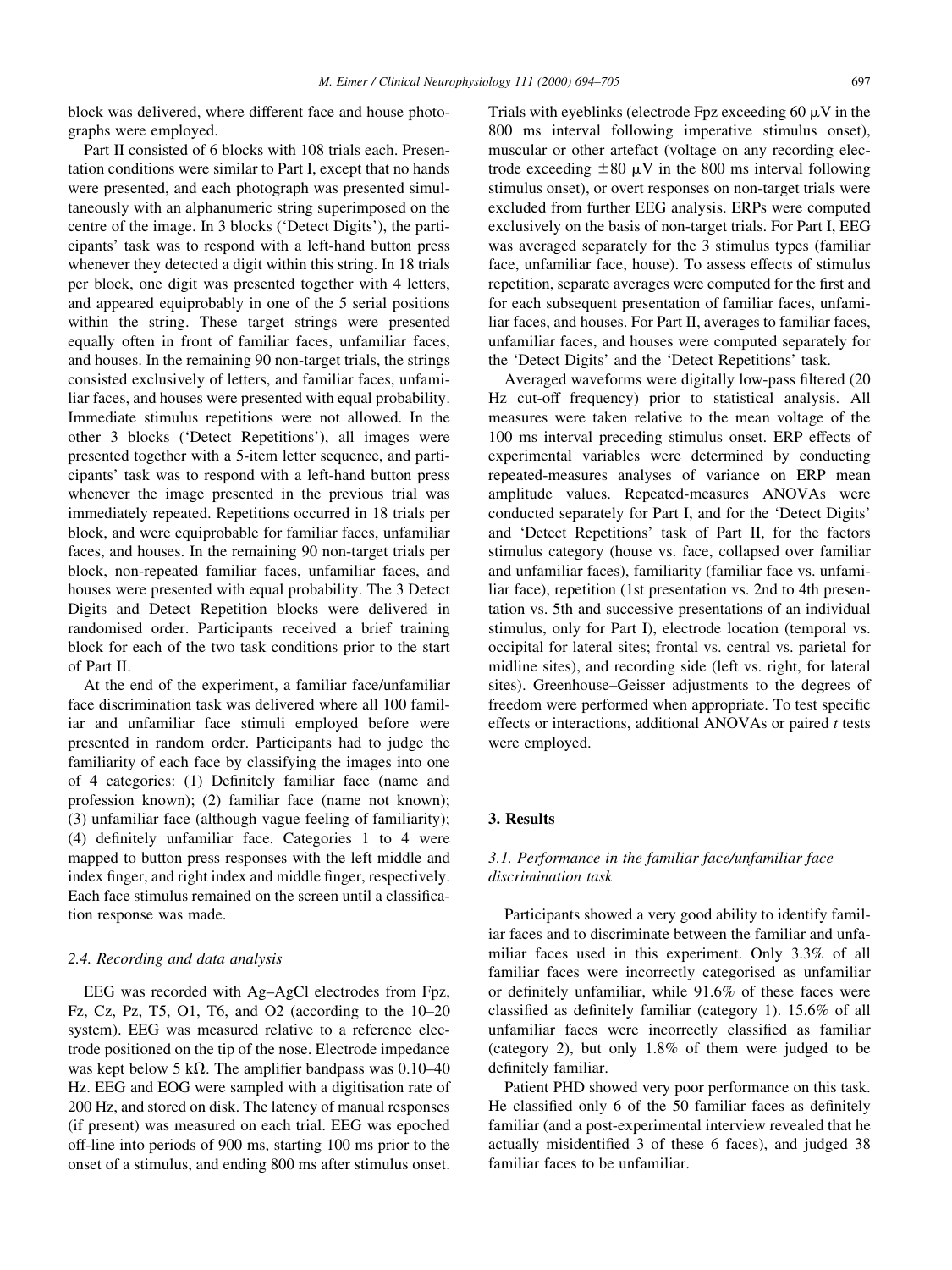#### 3.2. Part I

#### 3.2.1. Behavioural performance

Mean reaction time (RT) was 555 ms in response to both left-pointing and right-pointing hands. Participants missed 1.4% of all target stimuli, and responded incorrectly on 3% of all target trials. The False Alarm rate to non-target stimuli was 0.05%.

#### 3.2.2. N170

Fig. 1 shows ERPs elicited by familiar faces, unfamiliar faces, and houses in Part I (top), together with the resulting faces-houses and familiar faces-unfamiliar faces difference waveforms (bottom). N170 was quantified as mean amplitude within the 140–190 ms post-stimulus latency window. When compared to houses, faces elicited a distinct N170 component at lateral posterior sites, as reflected by a highly significant main effect of stimulus category  $(F(1, 23) = 40.24, P < 0.001)$ . A stimulus category  $\times$  electrode location interaction  $(F(1, 23) = 6.88, P < 0.015)$ indicated that this N170 effect was larger at temporal than at occipital electrodes (Fig. 1, bottom). The absence of any stimulus category  $\times$  repetition interaction ( $F < 0.2$ ) showed that the N170 was entirely unaffected by stimulus repetitions. At midline electrodes, a stimulus category  $\times$  electrode location interaction  $(F(2, 46) = 27.9; P < 0.001, \varepsilon =$ 



Fig. 1. (Top) Grand-averaged ERPs recorded at midline and lateral posterior electrodes in response to familiar faces (thin solid lines), unfamiliar faces (thin dashed lines), and houses (thick solid lines) in Part I. ERPs are averaged across all successive presentations of individual stimuli. (Bottom) Difference waveforms obtained by subtracting ERPs to houses from ERPs to faces (averaged across familiar and unfamiliar faces; solid lines) and by subtracting ERPs to unfamiliar faces from ERPs to familiar faces (dashed lines).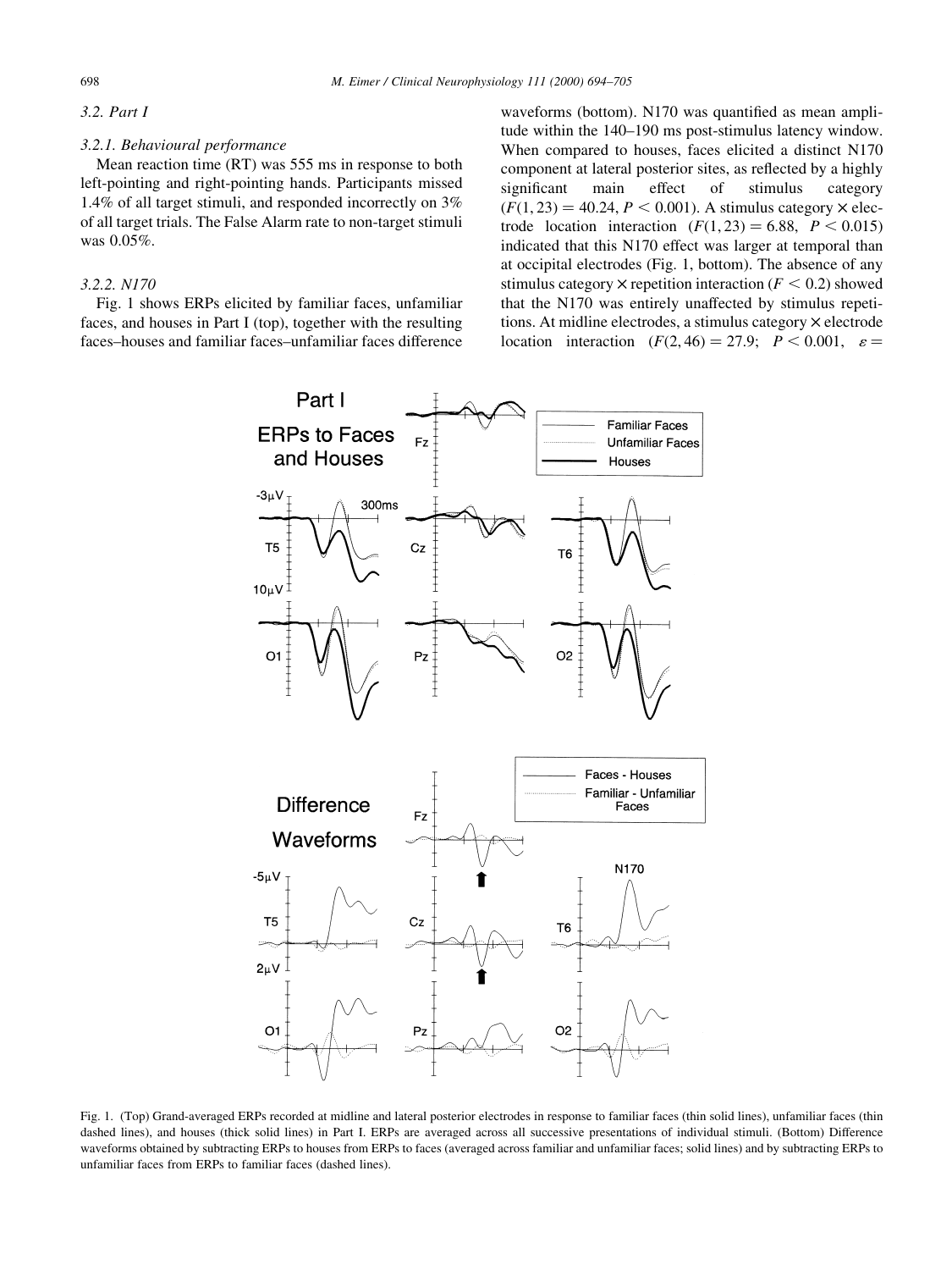$0.927$ ) reflected a significantly enhanced positivity to faces as compared to houses at frontocentral sites (indicated in Fig. 1, bottom, by the black arrows).

As can be seen in Fig. 1, the difference between familiar and unfamiliar faces had no effect whatsoever on ERPs at midline and lateral posterior sites in the N170 time range (both  $F < 0.2$ ). In addition, no familiarity  $\times$  repetition interactions were obtained.

#### 3.2.3. ERP effects sensitive to face familiarity

Fig. 2 shows the ERPs to familiar and unfamiliar faces, collapsed across all repetitions of individual stimuli (top), together with the resulting familiar face-unfamiliar face difference waveforms (bottom). Two distinct effects of familiarity were present in the ERP waveforms. When

compared with unfamiliar faces, familiar faces elicited an enlarged negativity between 300 and 500 ms post-stimulus (`N400f') that was followed by an enhanced positivity beyond 500 ms (`P600f'). Both effects seem larger at midline electrodes than at lateral sites, and most pronounced at centroparietal electrodes. The reliability of these ERP modulations and effects of stimulus repetition were analysed within 4 time windows covering the `N400f' and 'P600f' latency ranges (N400a: 320–400 ms; N400b: 400– 480 ms; P600a: 500-600 ms; P600b: 600-750 ms).

Significant face familiarity effects were present in both N400 latency windows at midline electrodes (both  $F(1, 23) > 11.5$ , both  $P < 0.002$ ) as well as at lateral posterior sites (both  $F(1, 23) > 7.7$ , both  $P < 0.011$ ), reflecting enhanced negativities for familiar faces. At

### ERPs to familiar and unfamiliar faces



# Difference Waves Familiar - Unfamiliar Faces



Fig. 2. (Top) Grand-averaged ERPs recorded at midline and lateral posterior electrodes in the response to familiar faces (solid lines) and unfamiliar faces (dashed lines) in Part I. ERPs are averaged across all successive presentations of individual stimuli. (Bottom) Difference waveforms obtained by subtracting ERPs to unfamiliar faces from ERPs to familiar faces at left, midline, and right recording sites.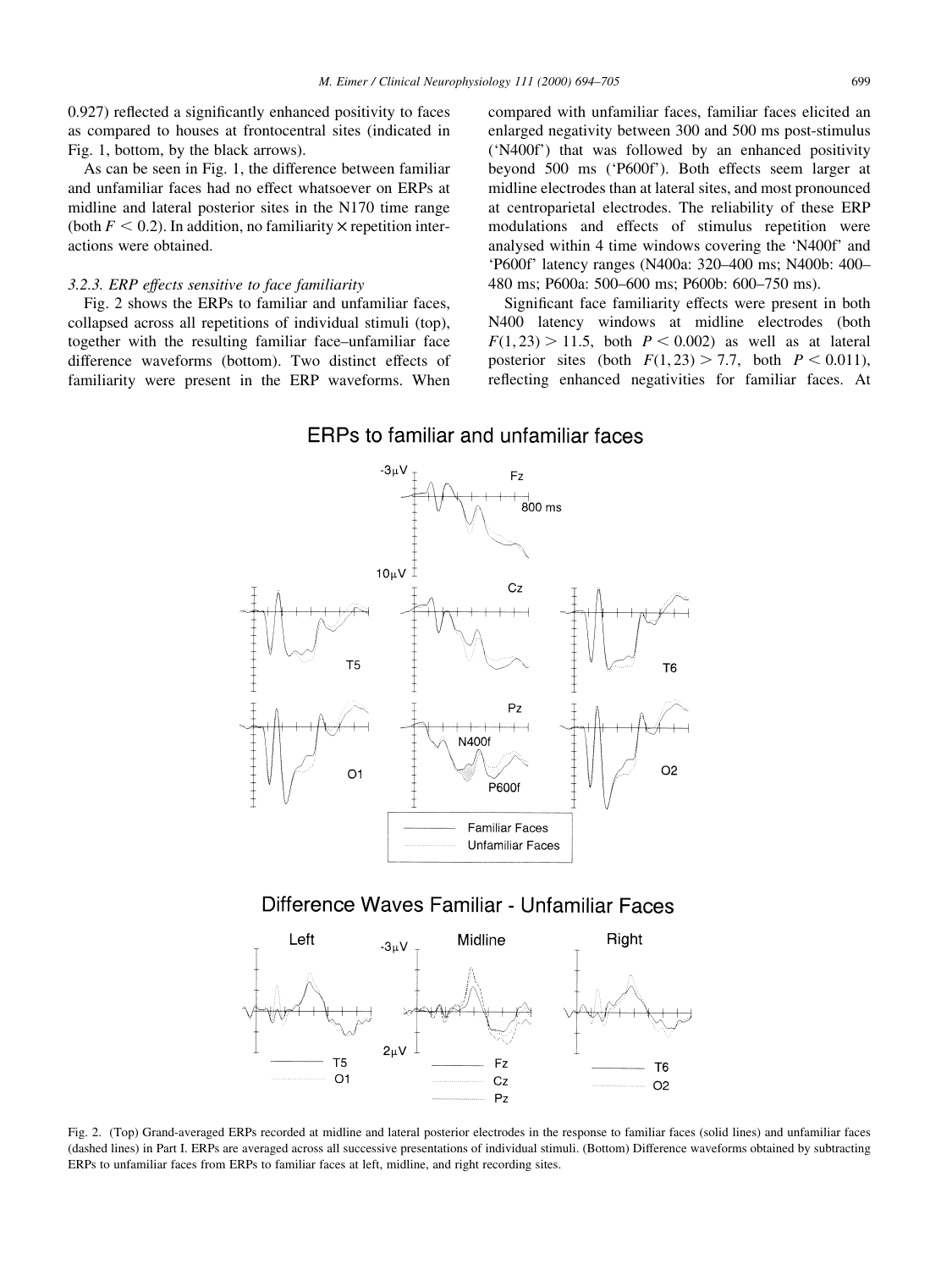midline sites, familiarity  $\times$  electrode location interactions within both time windows  $(F(2, 46) = 12.86$  and 6.09,  $P \le$ 0.001 and 0.016,  $\varepsilon = 0.852$  and 0.602, respectively) indicated that this effect was larger at Cz and Pz than at Fz (see Fig. 2, bottom). Subsequent analyses revealed that the 'N400f' effect was significant within both analysis windows at all midline sites, but that it was reliably larger at Cz and Pz than at Fz.

Highly significant effects of familiarity on midline ERP waveforms were also obtained for both 'P600f' latency windows (both  $F(1, 23) > 15.7$ , both  $P < 0.001$ ), reflecting enhanced positivities for familiar as compared with unfamiliar stimuli. A highly significant familiarity  $\times$  electrode location was obtained in the P600b latency range  $(F(2, 46) = 13.73, P < 0.001, \varepsilon = 0.763)$ , and subsequent analyses showed that the familiarity effect was largest at Pz, and smallest at Fz (see Fig. 2, bottom). At lateral posterior sites, familiarity was significant only in the P600b latency range (600–750 ms;  $F(1,23) = 12.7$ ,  $P < 0.002$ ), and approached significance in the earlier P600a window  $(F(1, 23) = 3.35, P \le 0.080).$ 

Fig. 3 (top) shows the ERPs elicited at midline electrodes for the first, 2nd–4th, and all subsequent presentations of individual familiar and unfamiliar faces, together with the resulting familiar-unfamiliar face difference waveforms for all recording sites (bottom). The `N400f' appears to



Fig. 3. (Top) Grand-averaged ERPs recorded at midline electrodes in response to familiar faces (solid lines) and unfamiliar faces (dashed lines) in Part I, displayed separately for the first presentation (left), the 2nd-4th presentation (middle), and the 5th plus all successive presentations (right). (Bottom) Difference waveforms obtained by subtracting ERPs to unfamiliar faces from ERPs to familiar faces at midline and lateral posterior electrodes, displayed separately for the first presentation (thick solid lines), 2nd-4th presentation (thin solid lines), and 5th plus subsequent presentations (thin dashed lines) of individual stimuli.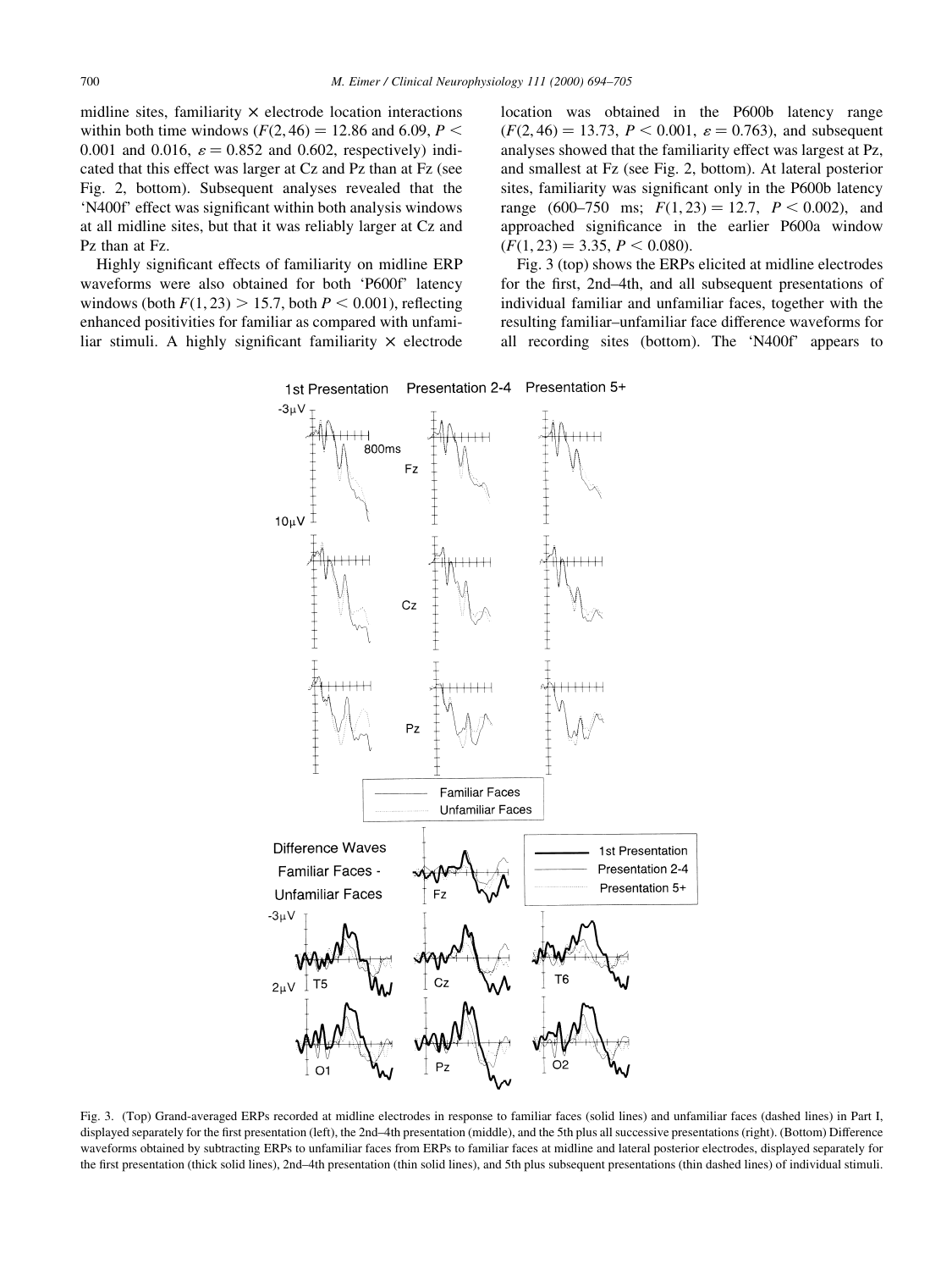decrease in amplitude as a function of stimulus repetition. Significant familiarity  $\times$  repetition interactions were present in the N400b latency window (400–480 ms post-stimulus) at Pz as well as at lateral temporal and occipital electrodes (all  $F(2, 46) > 6.2$ , all  $p > 0.004$ , all  $\varepsilon > 0.938$ ). Follow-up analyses were conducted separately on the ERPs elicited by familiar and unfamiliar faces. Repetition effects were found for familiar faces at midline as well as lateral posterior sites in the N400b interval  $(F(2, 46) = 3.37$  and 11.88,  $P < 0.049$  and 0.001,  $\varepsilon = 0.899$  and 0.815, respectively), reflecting a reduced negativity for repeated familiar faces. In contrast, stimulus repetition did not affect ERPs to unfamiliar faces (both  $F < 1$ ). Despite its reduction with stimulus repetition, additional analyses performed exclusively for repeated presentations of faces showed significant effects of familiarity at all electrodes in the N400a interval, while this effect was significant only at Cz in the N400b interval.

No familiarity  $\times$  repetition interactions were found in the P600a latency range, but these interactions were clearly present in the P600b window  $(F(2, 46) = 13.73$  and 4.28,  $P < 0.001$  and 0.024,  $\varepsilon = 0.802$  and 0.902, for midline and lateral central sites, respectively), reflecting a decreased `P600f' effect with stimulus repetitions. Similar to the `N400f'', stimulus repetition affected the ERPs to familiar faces at midline and lateral posterior sites in the P600b time range ( $F(2, 46) = 9.41$  and 6.60,  $P < 0.001$  and 0.003,  $\varepsilon =$  $0.753$  and  $0.588$ , respectively), reflecting reduced positivities for repeated familiar faces. Again, no repetition effects were present for the ERPs to unfamiliar faces (both  $F < 1$ ). Additional analyses conducted only for repeated presentations of faces showed significant familiarity effects at all midline electrodes (except for Fz in the P600b interval) and for all lateral posterior sites in the P600b interval.

#### 3.3. Part II

#### 3.3.1. Behavioural performance

Mean RT was slower in the 'Detect Digits' task (570 ms) than in the `Detect Repetitions' task (506 ms), which was reflected in a highly significant effect of task condition when the RT data obtained for both tasks were analysed together  $(F(1, 23) = 36.69, P < 0.001)$ . Participants missed 11.5% of all targets in the `Detect Digits' task, and 6.1% in the `Detect Repetitions' task. The rate of False Alarms to nontarget stimuli was 1.2% and 0.3% in these two tasks, respectively.

#### 3.3.2. N170

Highly significant effects of stimulus category were again present at lateral posterior electrodes  $(F(1, 23) = 74.79$  and 68.64, both  $P < 0.001$ , for the Detect Digits and Detect Repetition tasks, respectively), reflecting the presence of a face-specific N170 component (not shown in Figures). As in Part I, face familiarity did not have any effect on N170 amplitudes ( $F < 0.2$  in both tasks).

#### 3.3.3. Later ERP effects related to face familiarity

Fig. 4 shows the midline ERPs elicited by familiar and unfamiliar faces in the `Detect Repetitions' and `Detect Digits' task together with the corresponding familiar-unfamiliar faces difference waveforms. In the `Detect Repetitions' task, familiarity affected ERPs in the N400a and



Fig. 4. Grand-averaged ERPs recorded at midline electrodes in response to familiar faces (solid lines) and unfamiliar faces (dashed lines) in the `Detect Repetitions' task (left) and the `Detect Digits' task (middle) of Part II. Right: difference waveforms obtained at midline electrodes by subtracting ERPs to unfamiliar faces from ERPs to familiar faces in the `Detect Repetitions' task (solid lines) and the `Detect Digits' task (dashed lines).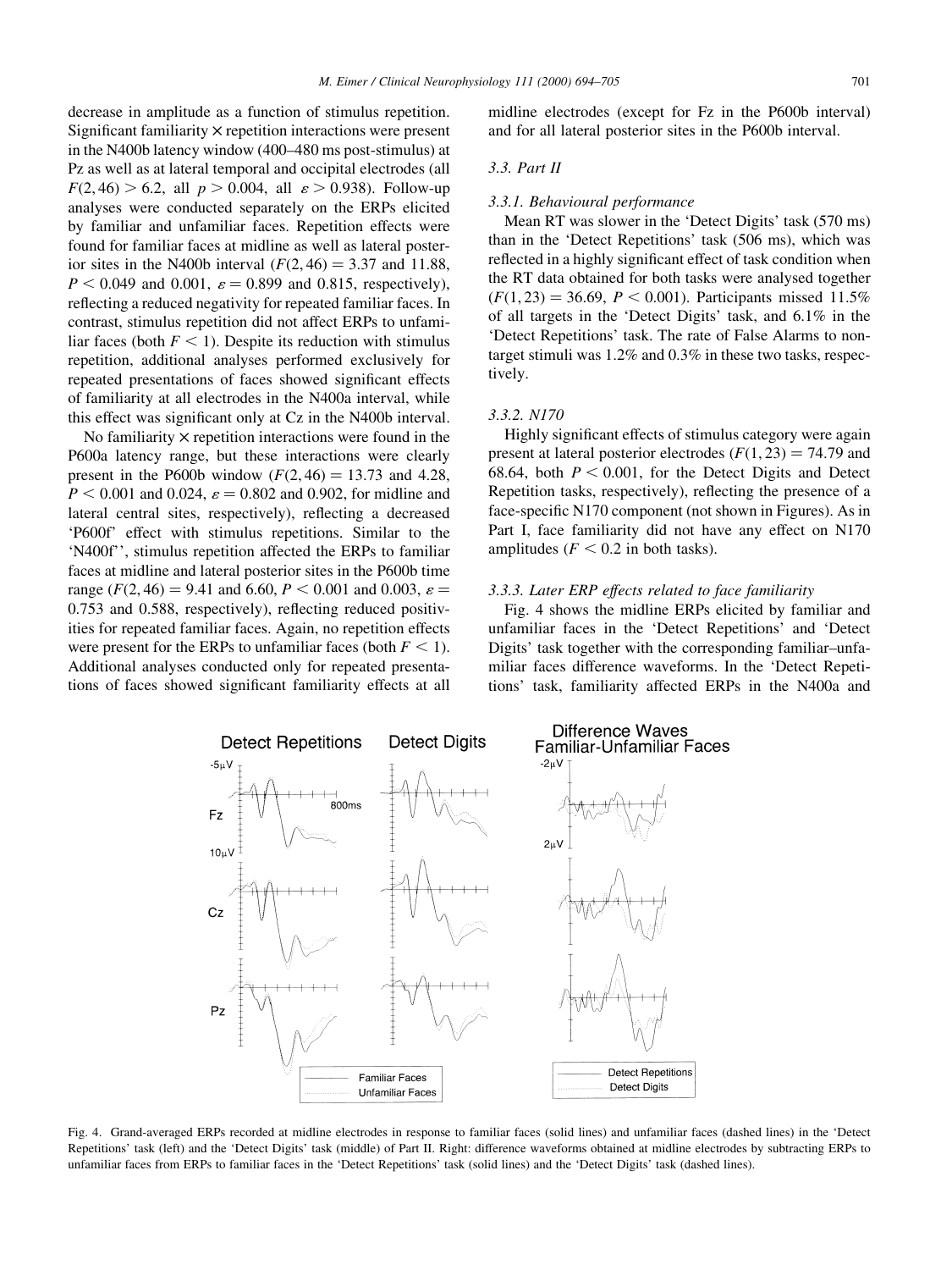N400b latency windows  $(F(1, 23) = 5.73$  and 7.35,  $P <$  $0.025$  and  $0.012$ , respectively), reflecting enhanced negativities for familiar faces. Familiarity  $\times$  electrode location interactions ( $F(2, 46) = 9.06$  and 9.85, both  $P < 0.002$ ,  $\varepsilon =$ 0:771 and 0.615, for the N400a and N400b intervals, respectively) were obtained, and additional analyses showed that significantly enhanced negativities to familiar faces were present at Cz and Pz, but not at Fz (see Fig. 4, right). In contrast, no significant 'N400f' effect was elicited at midline sites in the 'Detect Digits' task (both  $F < 0.3$ ).<sup>1</sup>

As can be seen from Fig. 4, a 'P600f' effect similar to the effect observed in Part I, reflecting enhanced positivities to familiar faces beyond 500 ms post-stimulus, emerged in both experimental tasks at midline electrodes. This effect was statistically analysed within the 500–700 ms poststimulus latency range. Significant effects of familiarity were obtained for the 'Detect Repetitions' task  $(F(1, 23) = 14.0, P < 0.001)$ , but, notably, also for the 'Detect Digits' task  $(F(1, 23) = 4.30, P < 0.005)$ . In the former task, a familiarity  $\times$  electrode interaction was present  $(F(2, 46) = 19.38, P < 0.001, \varepsilon = 0.618)$ , and subsequent analyses showed that the `P600f' effect was largest at Pz, and smallest, although still significant, at Fz (see Fig. 4). No such interaction was present in the `Detect Digits' task.<sup>2</sup>

#### 3.4. Patient PHD (Part I)

Patient PHD responded correctly to left-pointing and right-pointing hands on 64% of all target trials. His mean RT was 823 ms. Fig. 5 (top) shows the ERPs recorded from PHD in response to faces (collapsed across familiar and unfamiliar faces) and houses, and Fig. 5 (bottom) compares ERPs to familiar and unfamiliar faces. Consistent with previous findings (Eimer and McCarthy, 1999), and in marked contrast to the results obtained for the neurologically unimpaired participants (Fig. 1), no face-specific  $N170$ component was elicited. In fact, houses tended to elicit larger N170 components than faces (Fig. 5, top). A comparison of the ERPs elicited in response to familiar and unfamiliar faces for patient PHD to the effects of face familiarity shown in Fig. 2 for unimpaired participants showed that systematic ERP modulations related to face familiarity were entirely absent (Fig. 5, bottom).

#### 4. Discussion

The aim of this study was to investigate which stages in the processing of faces are reflected by face-selective ERP effects. More specifically, it was studied how face identification processes would modulate ERP waveforms, and whether stimulus repetition or attentional manipulations can influence such effects. ERPs to familiar faces were compared to ERPs to unfamiliar faces and non-faces (houses), separately for the first and subsequent presentations of individual images (Part I), and under conditions where attention was either directed to or away from these pictorial stimuli (Part II).

In both experimental parts, a distinct N170 component was elicited by faces relative to non-face (house) stimuli at lateral posterior sites which was maximal at lateral temporal electrodes. Consistent with previous findings (Bötzel et al., 1995; Bentin et al., 1996; Eimer, 1998, 2000), a frontocentral positivity for faces relative to houses was observed in the same latency range.<sup>3</sup> As can be seen in Fig. 1 (bottom), face familiarity had no effect whatsoever on the face-specific N170 component. This finding, which was replicated in Part II, thus confirms the observation of Bentin and Deouell  $(2000)$  that the N170 is not influenced by the familiarity of faces, and their conclusion that this component reflects the structural encoding of faces prior to a comparison of structural descriptions with representations stored in semantic memory. In the present study, the N170 component was also unaffected by stimulus repetition, which suggests that it indicates early visual processes that are elicited automatically by the presentation of any face, and are not subject to priming from previous stimulus presentation episodes.

While the N170 was unaffected by face familiarity and stimulus repetition, systematic and reliable differences between ERPs elicited by familiar and unfamiliar faces were found at longer latencies. When compared to unfamiliar faces, familiar faces elicited an enhanced negativity between 300 ms and 500 ms (`N400f') which was followed by an enhanced positivity beyond 500 ms post-stimulus ('P600f'). The 'N400f' may reflect similar processes as the `classical' N400 component, which was initially attributed to the processing of semantically incongruous words (Kutas and Hillyard, 1980). Because N400 components have also been found in response to non-word stimuli (Barrett and Rugg, 1989; Bentin and McCarthy, 1994), it may more generally reflect the access to and activity within semantic memory. Bentin and Deouell (2000) also reported

<sup>&</sup>lt;sup>1</sup> This presence of a 'N400f' effect in the 'Detect Repetitions' task, and its absence in the 'Detect Digits' task was reflected in a familiarity  $\times$  task condition interaction ( $F(1, 23) = 5.69$ ,  $P < 0.026$ ) for the N400b interval when the data from both tasks were analyzed together. This interaction failed to reach significance for the N400a interval ( $P < 0.20$ ).

<sup>&</sup>lt;sup>2</sup> A similar pattern of effects was obtained at lateral posterior electrodes (not shown in Figures). Enhanced negativities to familiar stimuli were elicited in the N400a and N400b latency windows in the `Detect Repetitions' tasks (both  $F(1, 23) > 5.39$ , both  $P < 0.029$ ), but not in the 'Detect Digits' task. Between 500 ms and 700 ms post-stimulus, familiar faces elicited an enhanced positivity at lateral posterior sites in the `Detect Repetitions' task  $(F(1, 23) = 7.69, P < 0.011)$ , but this effect failed to reach significance in the 'Detect Digits' task  $(F(1, 23) = 2.86, P \le 0.104)$ .

 $3$  The question whether the N170 and the frontocentral positivity reflect a single underlying generator process is still debated. Based on dipole analyses, Bötzel et al. (1995) suggested that the midline positivity reflected hippocampal activity, while the lateral temporal negativity was generated in the fusiform and lingual gyri. In contrast, George et al. (1996) argued that these effects are caused by a single neural generator in the parahippocampal and fusiform gyri oriented such as to produce a polarity reversal at the scalp surface between T5/T6 and Cz.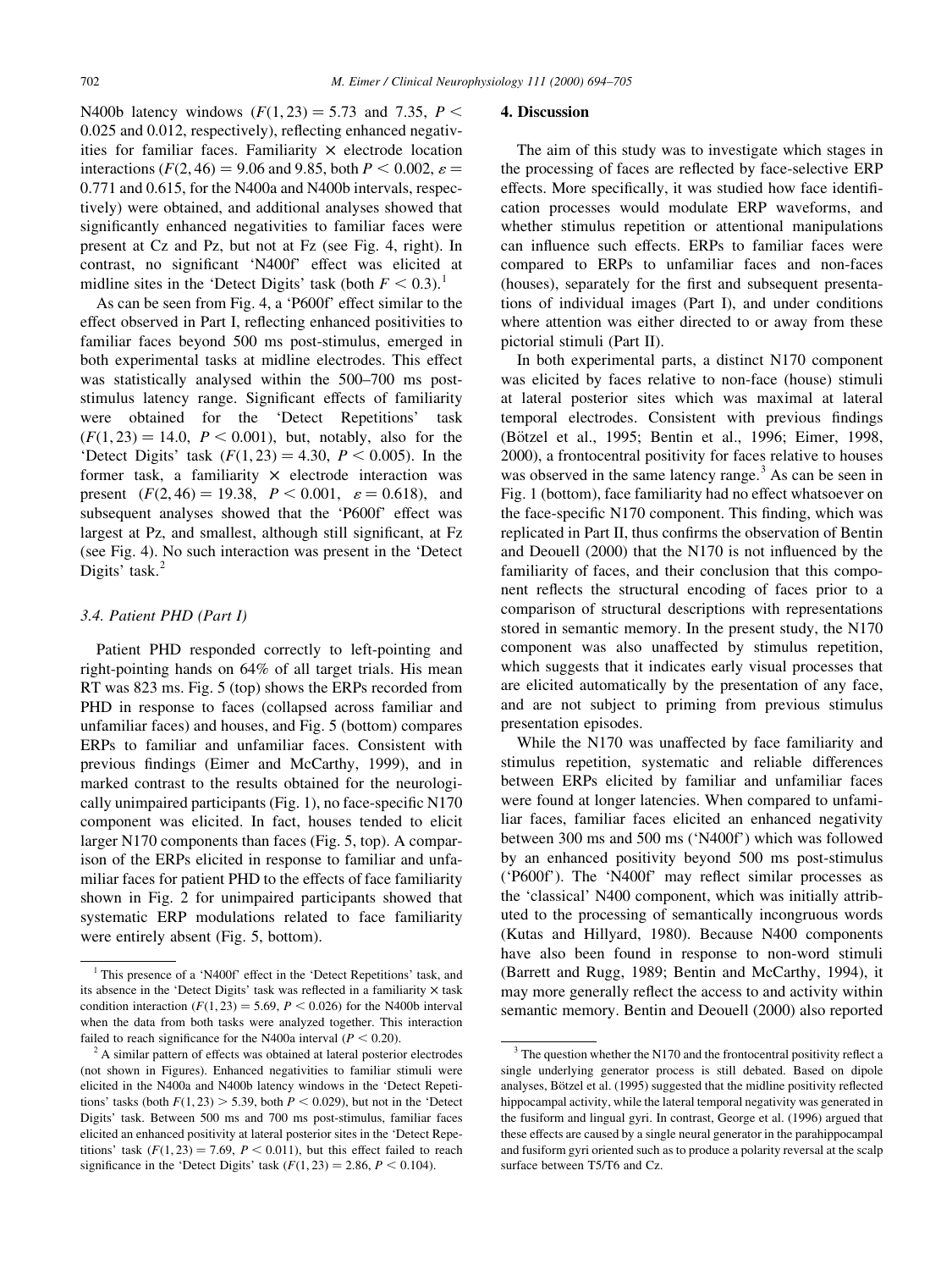## **Patient PHD**



Fig. 5. (Top) Averaged ERPs recorded at lateral temporal electrodes in response to faces (solid lines) and houses (dashed lines) for patient PHD. No facespecific N170 component is elicited. (Bottom) Averaged ERPs recorded at midline and lateral posterior electrodes in the response to familiar faces (solid lines) and unfamiliar faces (dashed lines) for patient PHD. ERPs are averaged across all successive presentations of individual stimuli.

an enhanced negativity for familiar as compared to unfamiliar faces in the N400 latency range, and attributed this effect to the activation of 'person identity nodes' by structural representations of familiar faces. While this effect tended to be frontocentrally distributed in the Bentin and Deouell (2000) study (although not consistently so across experiments), it showed a distinct parietocentral distribution in the present experiment. This fact distinguishes the `N400f' found in this study from the N400 associated with the semantic processing of words, which is usually frontocentrally distributed. Although further experiments with more dense electrode arrays are needed to investigate in more detail scalp distribution differences between N400 and `N400f,' the present data may suggest that word and face recognition tasks activate at least partially distinct brain systems.

The 'N400f' was largest for the first presentation of a familiar face, and decreased in amplitude for subsequent presentations (Fig. 3). This reduction of the `N400f' was due to the fact that ERPs to familiar faces were affected by stimulus repetition in the N400b time range. Less negativity was elicited for repeated familiar faces, although a reliable `N400f' remained to be present for repeated familiar faces in Part I, and even in the `Detect Repetitions' task of Part II (see below). If the 'N400f' reflected activation processes within face-specific semantic memory elicited by familiar faces, this pattern of results suggests that such processes are activated most strongly when a particular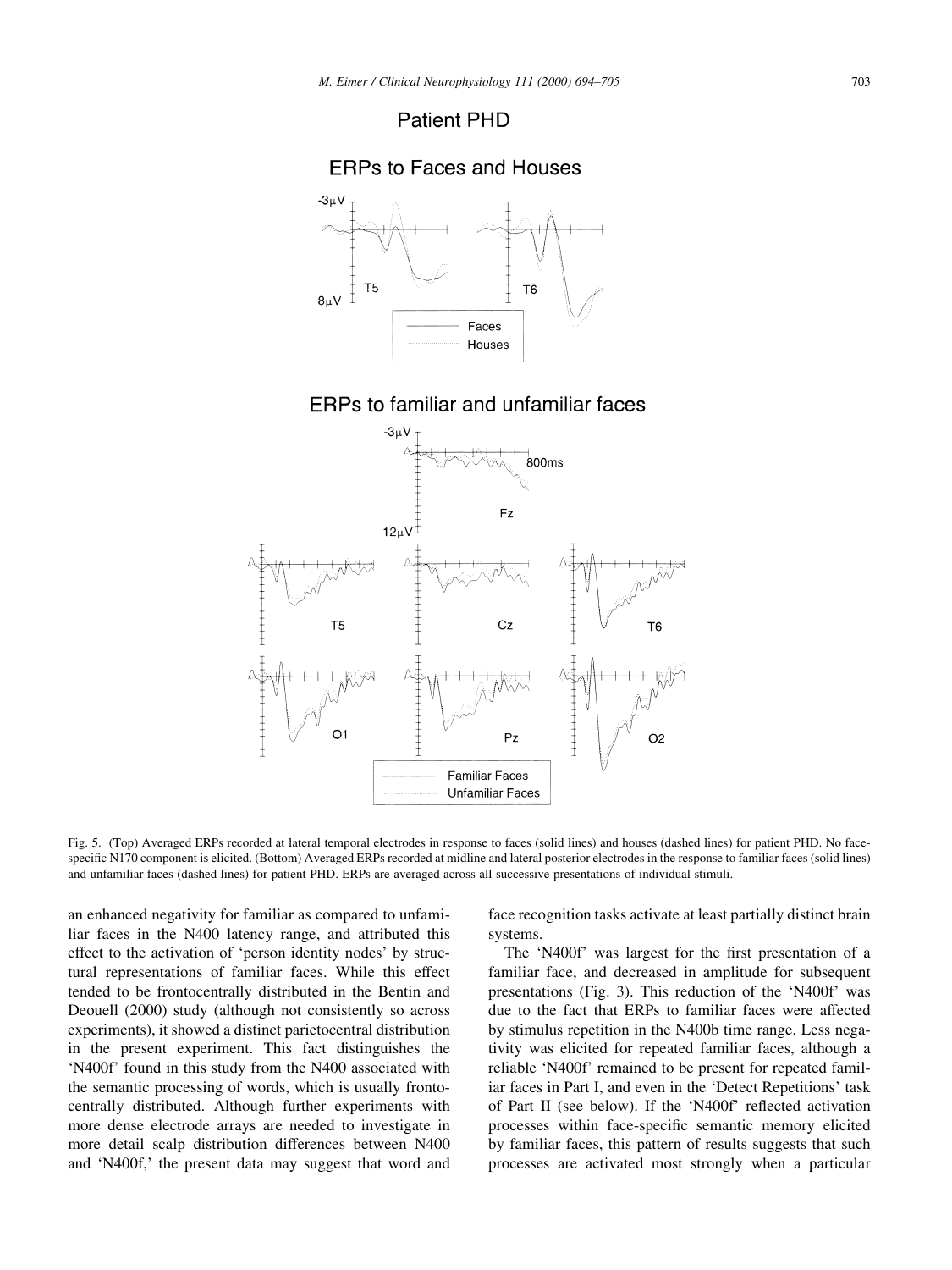image is first encountered, but will still be triggered, albeit in an attenuated fashion, after several repetitions of a speci fic familiar face. ERPs to unfamiliar faces were not affected by stimulus repetition, indicating that stimulus repetition selectively influenced the semantic processing of familiar faces.<sup>4</sup> The effects of stimulus repetition on familiar faces and the absence of such effects for unfamiliar faces are comparable to ERP results obtained for repeated word stimuli. When compared to first presentations, ERPs elicited by repeated words show an enlarged positivity starting beyond 300 ms post-stimulus. These word repetition effects are larger for words than for orthographically legal nonwords (Rugg, 1987), and larger for orthographically legal non-words than for illegal non-words (Rugg and Nagy, 1987), presumably reflecting differences in the access of these items to lexical memory.

In Part II, RT was longer and error rates higher in the `Detect Digits' task than in the `Detect Repetitions' task, which confirms that digit detection was a demanding task that required focal attention. The `N400f' was present in the `Detect Repetition' task where pictorial images were relevant, and absent in the 'Detect Digits' task, where these images had to be ignored. This suggests than the processes responsible for the `N400f' will not be triggered automatically in response to the presence of a familiar face in the visual field, but depend upon attentional processing.

The `P600f' effect, which followed the `N400f' effect, was also reliably observed in both experimental parts. The fact that this effect showed a similar scalp distribution as the `N400f,' and was similarly affected by stimulus repetitions of familiar faces in Part I (attenuated, but still reliable `P600f' effects for repeated familiar faces; no effects of stimulus repetition for unfamiliar faces) may suggest that both effects reflect similar underlying mechanisms. It is notable that familiarity  $\times$  repetition interactions were observed for the later parts (N400b, P600b), but not for the earlier parts (N400a, P600a) of these effects. This pattern could indicate a reduction in the duration of face identification processes with stimulus repetitions, due to priming from previous presentations. A dissociation between the `N400f' and `P600f', however, was observed in Part II. While the `N400f' effect was restricted to the 'Detect Repetitions' condition, significant 'P600f' effects were also observed in the 'Detect Digits' task, where attention was directed away from the pictorial stimuli. It is possible that the processes underlying the `N400f' and `P600f' differ in their attentional requirements, in that the former will only be elicited under focal attention conditions, while the latter are triggered independently from the current attentional set. Such a dissociation would provide strong evidence that these two effects reflected functionally different processes. Additional studies are needed to investigate if and how the `P600f' is linked to processes involved in face identification, and whether it can be reliably dissociated from the 'N400f'.

Overall, the present study demonstrated that different face-specific ERP modulations can be linked to different processes involved in the identification of faces. While the N170 reflects the pre-categorical structural encoding of face stimuli, longer-latency ERP components (`N400f,' `P600f'') are likely to indicate processes involved in the recognition and identification of faces. Based on the Bruce and Young (1986) model, these effects may be caused by the activation of stored representations of familiar faces and the subsequent activation of representations in semantic memory. The fact that the N170 component was not affected by familiarity does however not imply that the perceptual encoding processes as reflected by the N170 are irrelevant for subsequent face identification processes. Impairments in structural encoding are likely to disrupt subsequent face identification processes. This was illustrated by the ERP results obtained for a prosopagnosic patient (PHD). As in a previous study, (Eimer and McCarthy, 1999), no facespecific N170 component was elicited in this patient. In addition, no systematic ERP effects of face familiarity were present at longer latencies. The absence of any ERP indication of face identification processes in PHD is mirrored by his poor performance in the familiar face/unfamiliar face discrimination task. The lack of a face-specific N170 component together with the absence of an electrophysiological correlate of familiarity detection in PHD indicates that impaired structural encoding processes will affect face identification processes, and that prosopagnosia can at least in part caused by deficits prior to face identification. ERPs may thus be used as markers for the selective impairment of different processing stages involved in face identi fication. For patients with deficits restricted to the recognition of familiar faces (prosopamnesics), intact structural encoding processes should be reflected by the presence of face-specific N170 components, while later ERP effects sensitive to face familiarity should be attenuated or absent.

#### Acknowledgements

This research was supported by a grant from the Human Frontier Science Program (HFSP). The author thanks Thomas Kress, Roz McCarthy, Kate Parmenter and Friederike Schlaghecken for their contributions to this study.

#### References

Allison T, Ginter H, McCarthy G, Nobre AC, Puce A, Luby M, Spencer DD. Face recognition in human extrastriate cortex. J Neurophysiol 1994;71:821-825.

Barrett SE, Rugg ME, Perrett DI. Event-related potentials and the match-

 $4$  This finding differs from the result of Bentin and McCarthy (1994), who found equivalent repetition effects on ERPs to familiar and unfamiliar faces. In contrast to the present experiment, stimuli were repeated immediately in the Bentin and McCarthy (1994) study.

Barrett SE, Rugg ME. Event-related potentials and the semantic matching of faces. Neuropsychologia 1989;27:913-922.